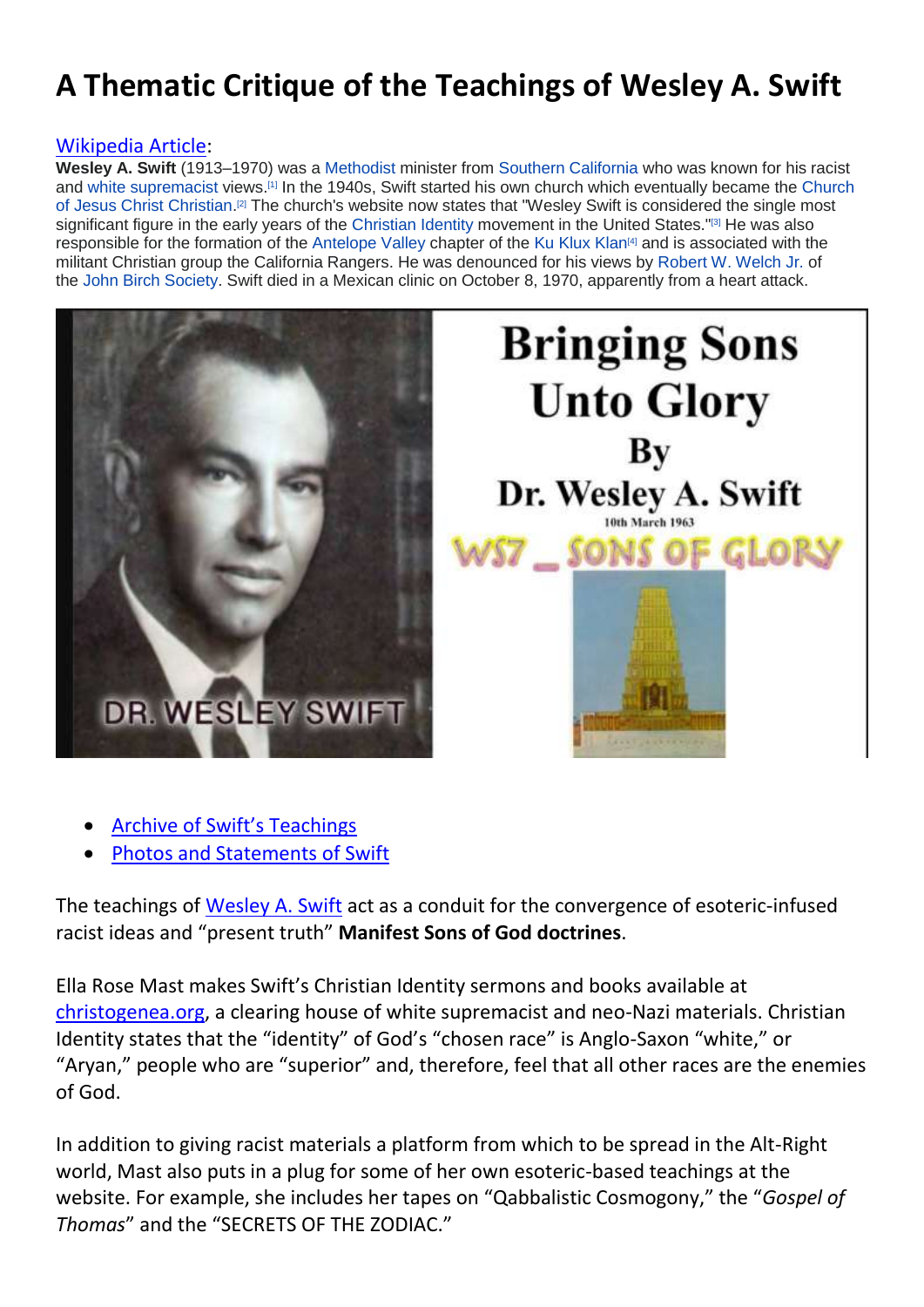She also seems to imply a Plato-inspired position on reincarnation as she meanders and muses in an esoteric fashion. She points out that things "return from whence" they "come" and that "creation is a circle." She states that the "dot in the center of the circle is also an emblem" full of symbolic meaning. She's right. It is used in esoteric literature to denote the merger of all opposites, including male and female, "above" and "below," and represents self-deification in the "cosmic womb."

Mast adds that "within this circle creation and dissolution" take place. This is a process that esotericists like Eliphas Levi, medieval "spiritual alchemists," and others on the "left-hand path" follow. They claim to seek the "philosopher's stone" in the "great work" of selfdeification, and attempt to "invoke" "angelic" spirits to aid in this process, making reference to "loosing and binding."

It is interesting to note the similarity this technique and its goal of manipulating matter has with the spiritual practices exhibited and the terminology used by "Word of Faith," or "Positive Confession" teachers, such as **Kenneth Hagin, Kenneth Copeland, et al,** who have plagiarized most of their foundational doctrines from Science of Mind-oriented groups.

Metaphorically, the dot within a circle also symbolizes the "Cosmic egg" which "is not to be broken" until "all things return to their ultimate cause." "We," says Mast, apparently alluding to those awaiting the "manifestation of the sons of God," would say when "all things are put under HIS feet." In the "ancient Qabbalistic schools Adam," she goes on to say, "at the last" we "return" to our "angelic," deified, preexistent status as "I Am.'"

## *BACKGROUND*

Wesley A. Swift uses a wide variety of extra-Biblical sources to create his teachings. They include myths about the superiority of the Aryan race, Atlantis, Stonehenge, the Druids, the writings of the "great prophet" Horus, the Egyptian *Book of the Dead*, the *Zohar* of Kabbalistic teachings, and the Gnostic writings of the Dead Sea Scrolls. He references the *Apocalypse of Paul*, the *Book of Enoch*, Astrology, Ufology and the "witness of the Pyramids."

He says he's familiar with *The Aquarian Gospel of Jesus Christ*, Rosicrucian writings and those of the founder of the Theosophical Society, Helena Blavatsky. He, like many other teachers of "end-time" truth, refers to the imminent arrival of the "kingdom of God" using terms such as the "New Order" and the "New Age."

Obviously, this in itself is not say that he is a "new age" teacher. But when taken in the context of what he *does* teach, and the sources which he references, the fact that he routinely uses this wording to designate the "Aquarian" age becomes a point of interest. Out of this smorgasbord of ideas he forges a belief system that includes many of the Pieces of the Puzzle of Apostasy.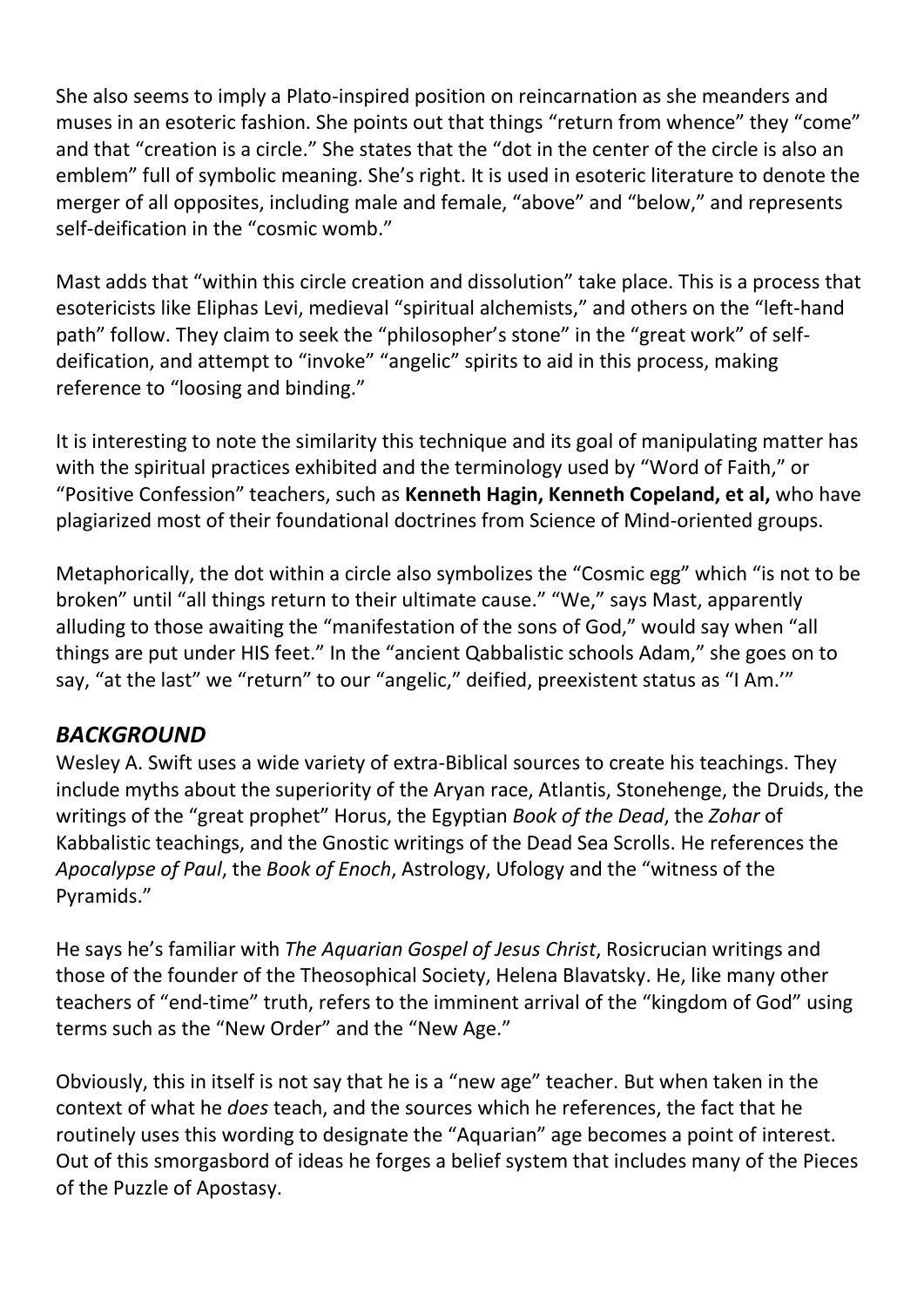## *SWIFT IN A NUTSHELL*

The so-called "Mystery Religions," along with Plato, provided much of the ideas that Gnostics, like the 2nd century Valentinus, mixed with Christianity to create their syncretistic systems of thought. Swift, like esotericists **Helena Blavatsky** in the 19th century and Alice Bailey in the 20<sup>th</sup> century, says that the "Mystery Schools" passed on the basic truths that form the Christian Identity belief system.

And, according to Swift, the "true Church" is composed of racially superior "Aryans" who are destined to "rule and reign."

One of the esoteric-based "truths" Swift teaches is that the "sons of God" were preexistent "celestial beings," a "plurality of Gods" known as "the Elohim" who resided in the "Throne of God" located in the constellation of the "Pleiades." According to Swift, there are "brothers and sisters" not yet "embodied" who are "Watchers," "ministering spirits," that guide the "true Church." They are the "army of heaven" which will "unite" with the "army of God" on earth when they "return" at the "manifestation of the sons of God" to help "**execute judgment" and establish the "kingdom**."

This will end in the **death of the "enemies of God,"** which prominently includes the Jews. These "sons on light" will usher in the "New Age," the "Age of Aquarius," in which the "immortal" sons of God will "rule and reign" with a "rod of iron."

The "sons and daughters of God," who make up one "**collective Christ**," will come into a "perfected," deified state through connecting with the "Shekinah Glory," being "clothed," or "enveloped," with their spiritual "bodies of light."

These "bodies of light" are "waiting" in the "heavens" for the "manifestation of the sons of God," at which time they will once again be allowed to be "incarnate" on the earth. Being "clothed," or "enveloped," in this way will empower the "manifest sons of God" to work mighty "miracles."

The "Sons of God" will be the "saviors of the world," bringing about the salvation and "restoration of all," including Lucifer who fell from heaven when he "refused to worship" them, "sons of light," whom "the Elohim" had chosen to be "embodied." Next comes the "restore all of creation."

This ultimate "reconciliation," though, is given with the fork-tongued caveat that a "universal," "spiritual" salvation will come only after, through or because of the necessary physical removal of those who are unfit for the "kingdom."

And even though the "sons of God" will have to kill those who fail to accept them and their "theocracy," as Hitler had to do, the Jews and all other "undesirables" will, at some point or incarnation in the future, have "another chance" after a "cleansing" stay in a figurative "lake of fire." Then "all flesh" who "remain alive" will be "enveloped," or "overshadowed,"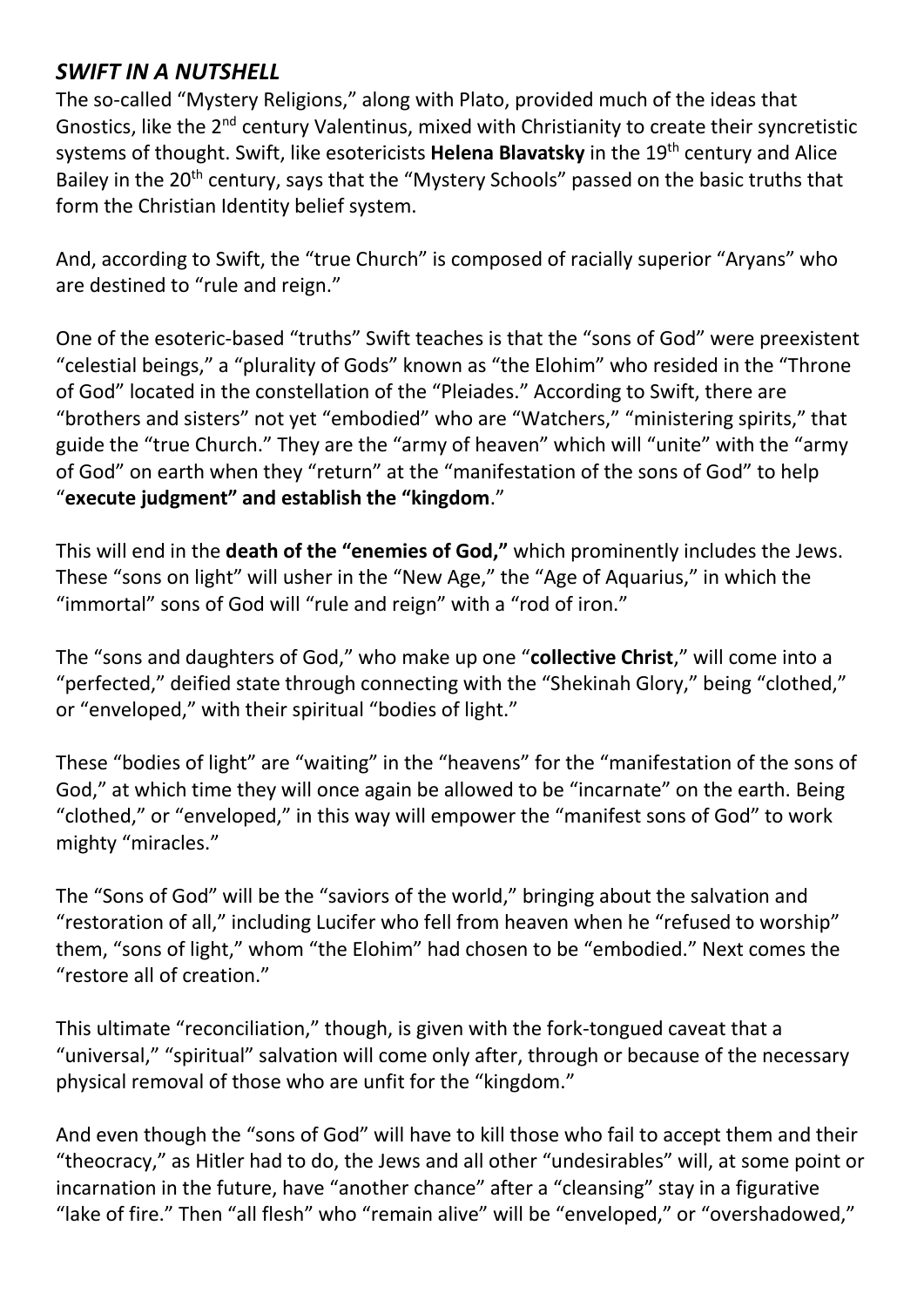with the "Shekinah Glory." *This is the "heavenly house," the "cloud," the "New Jerusalem" composed of the individual spirits of those in the "great cloud of witnesses," which will "descend" that a "collective" God may again be "embodied" on earth*.

It is this "plan of the ages" that Enoch passed down as the "blueprint" which "the Elohim" would follow to bring "all things together" in "One." These "truths" were then passed on and preserved through the "Wisdom Schools."

## *ENOCH AND PREEXISTENCE*

Swift makes frequent reference to a belief common in the esoteric world, saying that God carried "Enoch" into the "heavens" where "angels" taught him, among other "secrets," how to build "the great witness of the Pyramid."

On p. 22 of *Michael – Prince of Space* it is "celestial beings" who were, according to p. 3 of *The Dawn Of A New Day* (17th August 1964), the "special Angels" who gave Enoch his "knowledge of science and technology." On p. 9 and 10 of *Judgment Day* (21st September 1965), we learn that Enoch "came back and wrote these things" in the Gnostic *Apocalypse of Paul*. On p. 6, 7 and 8 of *The Star Of Destiny* (24th December 1961) Swift tells us that Enoch, known as "Hermes" by the Greeks, was also given "spiritual instruction" in the pre-Gnostic "Wisdom Schools," commonly known as "Mystery Religions," about how to build the Egyptian city of On "according to the Zodiac."

In *Knowledge Of A New Age*, (9-3-61) we learn that a "re-awakening" to "God's plan" and the "knowledge of a New Age" includes the idea that the earth will "be governed differently" and that **all "transgressions" will be "swept from the face of the earth**."

In the context of his other teachings, and those of both the Manifest sons of God doctrines and ideas widespread in the esoteric world, it is not unfair to say that he includes "transgressors" when he says that "transgressions" will be "swept from the face of the earth."

This "**purge**," which begins on the personal level and then extends outward to the Church and society, is introduced by saying that all of "creation" "groans" to be "delivered" from its "bondage" to "sin and death" through the "manifestation of the sons of God," one of the "deep things of God" that circulates in "present truth" ministries.

On p. 12 of *The Time Of Reconciliation* (3rd June 1963), Swift teaches an idea similar to that of Plato and the Mormons, saying that "before the foundation of the world" there were "discussions" in the "Celestial realm" about "what was going to happen in the earth," and "you volunteered to come down for the restoration of God's Kingdom."

On p. 3 of *The Mystery Of Melchizedek* (21st August 1966), Swift references one of the scriptures often used in "present truth" and Manifest Sons of God ministries which functions as an Open-Door Doctrine to Plato-like teachings on the pre-existence of the Sons of God who will be made "manifest" to usher in "the kingdom."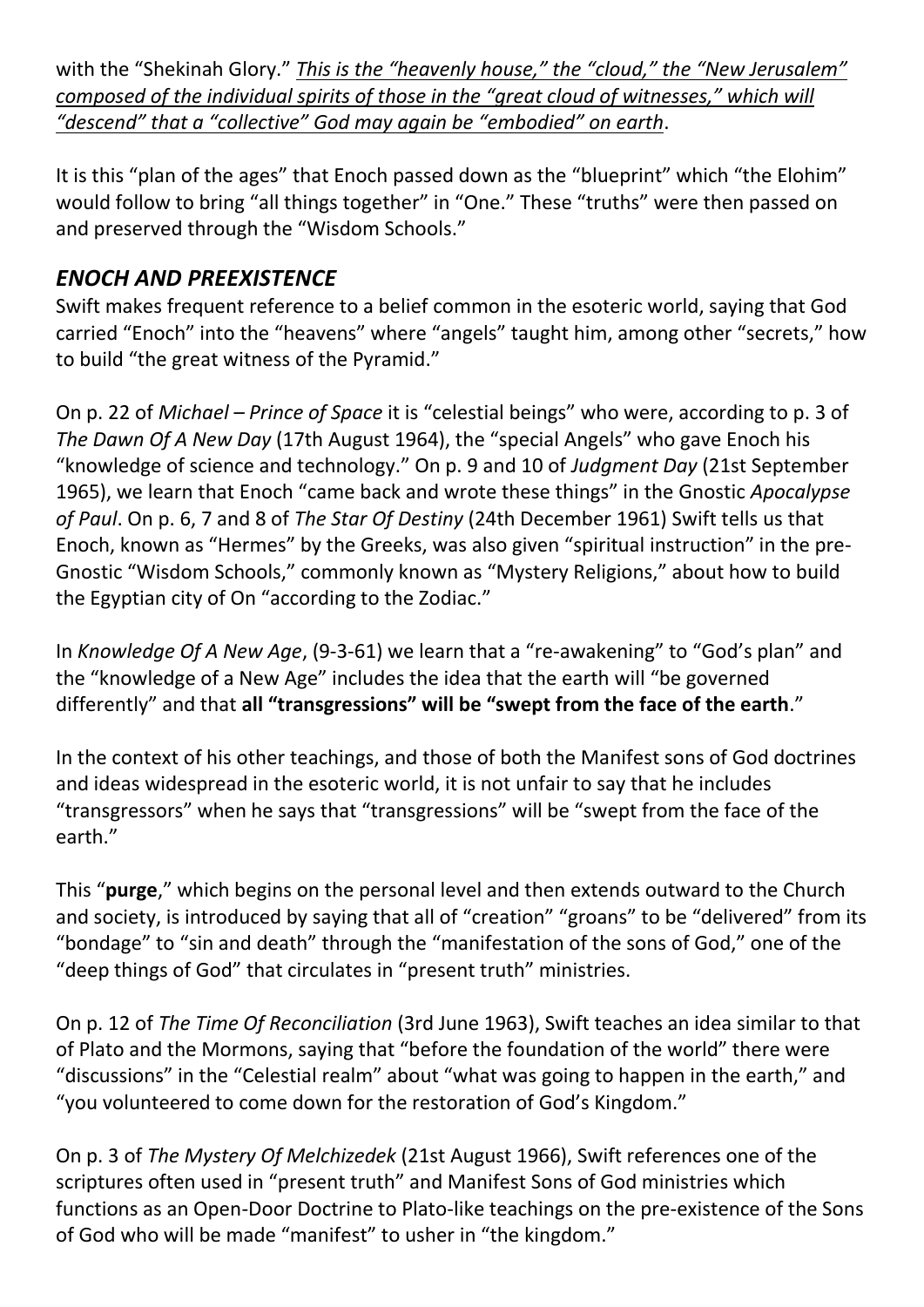He states that we were present "in the days when the morning stars sang together and the Sons of God shouted for joy." This is also an Open-Door Doctrine to the morphing of preexistent, "angelic" "sons of God," like Enoch and Melchizedek, into something synonymous with the esoteric-based concept of the "ascended masters" of the "Spiritual Hierarchy," also known as the "chain of beings," "Jacob's Ladder" and, similarly in Manifest sons of God circles, the "great cloud of Witnesses."

Sounding like the vast majority of those in the esoteric world, he gives primary importance to the constellation of the "Pleiades," saying that it is the "center of the Universe" and the "THRONE-SEAT OF YAHWEH" who sits in the plural "COUNCIL OF THE ELOHIM."

Coupled with this perspective is the **Plato-like teaching** that when we lived in our preexistent, deified state, we had supernatural powers and knowledge "yet to be developed to its fullest extent on earth" because they have been forgotten.

This should ring a bell with anyone familiar with the "**Akashic records**," a supposed compendium of all knowledge synonymous with the Biblical "Book of Life," which was accessed "psychically" by Edgar Cayce and promoted by Helena Blavatsky. Manifest sons of God teacher David Ebaugh may have been referencing this idea when he made convoluted statements about the "Volume of the Book."

By way of contrast, Swift makes things clear when he says that the will of the plural "COUNCIL OF THE ELOHIM" is to be fulfilled by our "transfiguration" to a "glorified" state because, as is similarly stated by Joseph Swift, "when God has a family, they are also going to be Gods."

On p. 17 - 20 of *Michael – Prince of Space*, we learn that "records of the ancient past," which Swift neglects to cite, talk about God-like "beings," the "CELESTIAL CHILDREN OF GOD."

Swift identifies these "Sons of God" as the supernatural, "angelic," pre-existent "beings" who came from the "Pleiades." He then says that they will "return," like the "Watchers" from the *Book of Enoch*, at the "manifestation of the sons of God."

As I have stated before, this is said to be the deifying Big Event synonymous with the "externalization of the Hierarchy" spoken of in the esoteric world.

In *The Christian's Responsibility In The Day Of The Lord* (8-2-62), we see that "the blueprint of the Kingdom" is much like "the Plan" of the "One" whom Alice Bailey refers to as "the Christ." According to Swift, the ultimate goal is to "transfer" these deified "sons and daughters from heaven to earth," those who we learn on p. 8 of *Judgment Day* (21st September 1965), are a *"Celestial people" with a "body of light synthesized in the heavens."*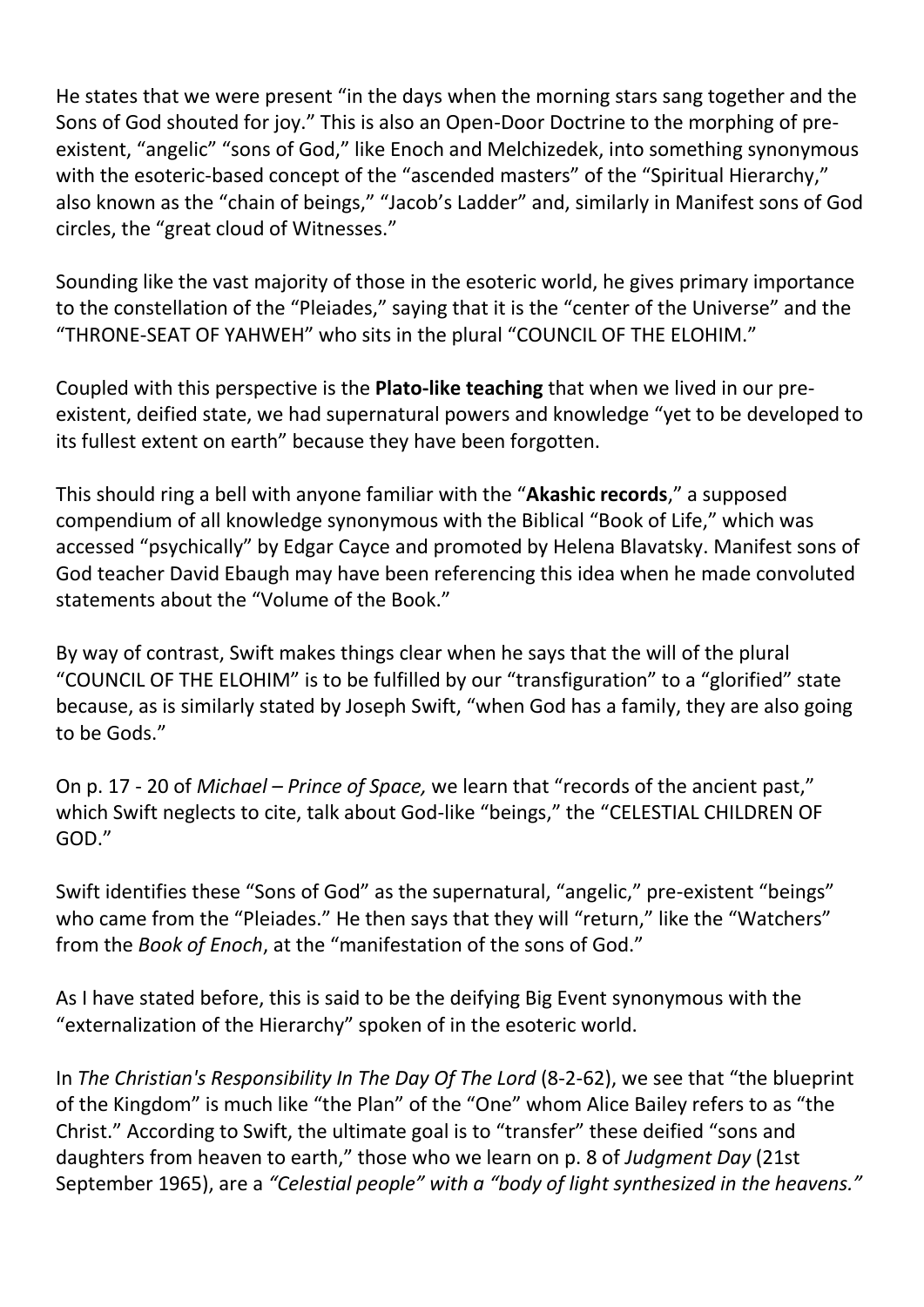On p. 2 of *The Woman Clothed With The Sun* (4th April 1966), Swift preaches a sermon based on a scripture widely used in **Manifest Sons of God ministries** to promote the "birthing" of a "corporate Body of Christ" by "the woman clothed with the sun." Symbolically speaking, it is she who "births" a "corporate manchild" who will be deified prior to the return of the individual, personal Jesus Christ.

**The "manchild-company" will then "take dominion," "rule and reign," and "execute all of the written" "judgments," starting with the Church and then proceeding to the rest of society.**

He adds an odd twist, though, by saying that "*Satan was cast out of heaven because he refused to recognize the Eternal Sons of God" in "the bodies that God was preparing for them" which allowed them to become incarnated on earth.* 

The ramifications of this odd little teaching are magnified into an Open-Door Doctrine leading to the theme of the Devil Reborn. In other words, Swift teaches, as will be shown later, that *those who are "taken" in "death" through the ministry of the Sons of God are sent to another "realm" where they can be "refined" and made whole for the "Kingdom."* This results in a literal, physical Sacred Purge with the caveat that "all" will "eventually" be saved "spiritual," including Lucifer and his fallen angels who, by implication, are "reborn," incarnated through "union" with "chosen vessels" in whom they will take up their "abode."

The basis for this sort of **Benevolent Purge** in cahoots with an elusive and illusory "reconciliation of all" can also be seen in the esoteric world. It is fleshed out through the combination of the doctrine of an irresistible "Karma" with the second chance of "reincarnation," and the perceived "need" to **remove those uncooperative "separatists" who, through holding on to their "negative dogmas," are like a "cancer" on "Mother Earth**."

In other words, through karma you get what you've got coming, but through **reincarnation** you'll have another shot, so don't sweat things and don't pity those who don't "make it."

By not supporting the agenda, which is seen as necessary to "save" the planet, many in the esoteric world consider Biblically orthodox Christians to be an impediment to the "inauguration" of the "New Age" and the "reappearance" of "the Christ" and his universally "acceptable" "world religion." Just be sure to read the fine print before you pledge your allegiance.

On p. 9 of *The Heavenly Light* (19th December 1965), Swift truly baffles and raises eyebrows when he says that *"Enoch recorded" the "Mystery of Law" that aligns "Saturn and Jupiter," "one of Satanic power, and one of Divine power," which will "come together in conjunction."* This sounds like the multitude of references in the esoteric world to a consummating "reconciliation of opposites," including Christ and the Lucifer-like "goddess" "Sophia."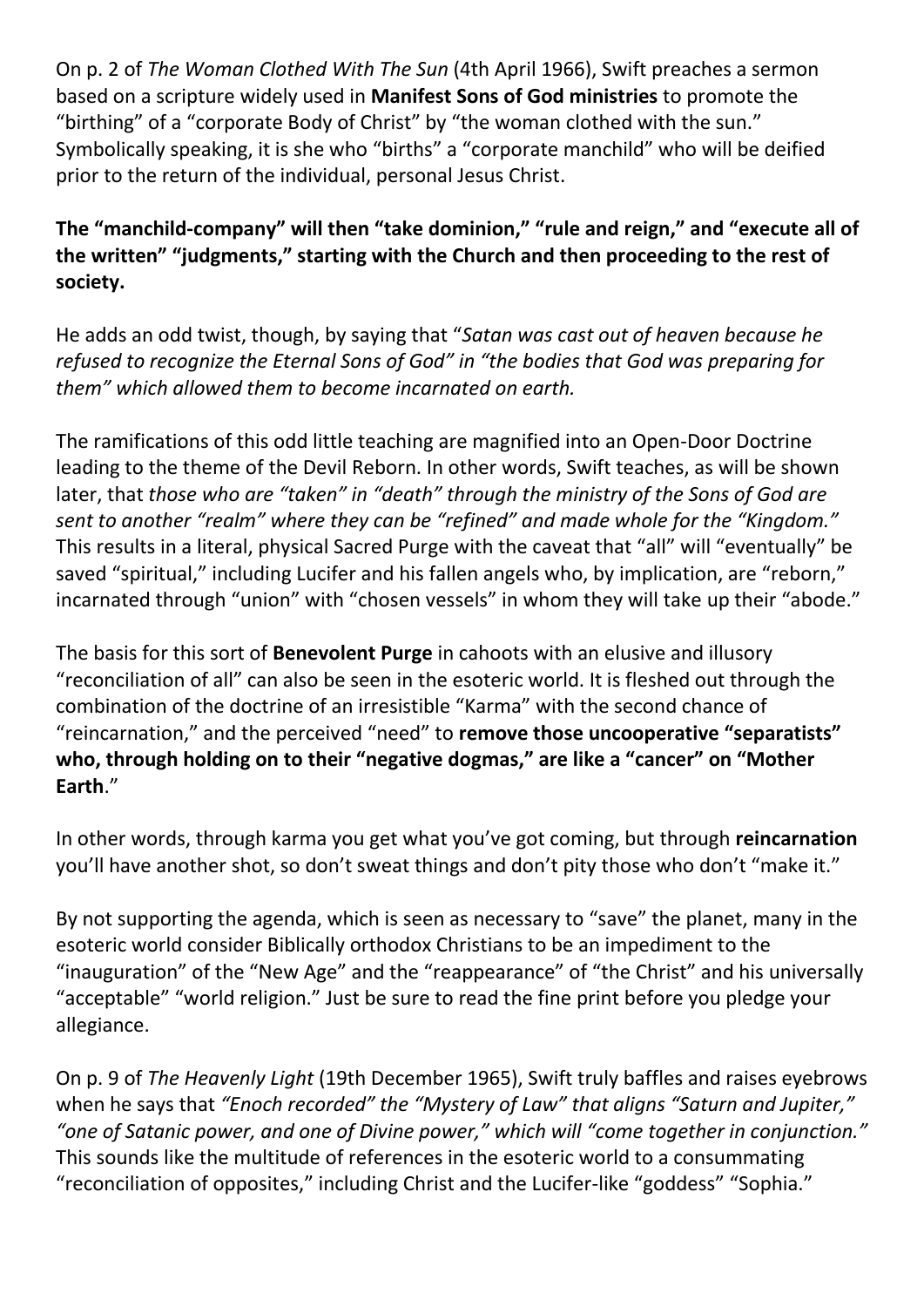Just as when Jesus said that the "rocks and stones" would cry out in praise of him if people were reticent at his triumphant entry to Jerusalem, it appears that Swift, like a doctrinally deaf, dumb and blind clod, has spoken the truth in spite of his many lies and deceptions. As has been stated elsewhere, the co-mingling of light and dark present in the teachings of the "Christian" and "Esoteric" versions of the Converging Apostasy, in the end, equal nothing more than death and a whitewashed Devil Reborn.

As was stated before, the importance placed on the "Pleiades," as the location of preexistent, "angelic," deified "Sons of God" who are to "return" to earth, is a concept that runs parallel with that taught by the 2<sup>nd</sup> century Gnostic Valentinus. What the "Pleiades" is to Swift and numerous others, is very similar to what Valentinus called the "Pleroma" of spiritual beings.

It sounds similar to what writers from the esoteric world, like 19<sup>th</sup> century theosophist Helena Blavatsky, called "Ascended Masters" and like what 20<sup>th</sup> century "Christian esotericist" **Alice Bailey** called the "Spiritual Hierarchy."

It is also what 17th century "prophet" **Jane Lead and the Manifest sons of God teachers** affiliated with the **Latter Rain movement of 1948** called "ministering angels" in the "great cloud of witnesses" who will "return" to be "united" with the "corporate Body of Christ" on earth so that "God's two armies" will be made "One" and God will be "all in all."

## *THE SACRED PURGE*

On p. 7 of *The Dawn Of A New Day* (17th August 1964), Swift states that "the time has arrived" for the "mighty manifestations of the sons of God." They will "awake to their responsibilities" to carry out the "great and terrible" "Day of the LORD" in which the "ungodly shall be as stubble."

On p. 3 of *The Glory of God* (10th April 1955), Swift says, in agreement with most Manifest Sons of God ministries, that this "Day of the LORD" will be "a time of transition" spoken of by the apocryphal writings of the "prophet Joel."

In keeping with this train of thought, and seeming to quote Bill Britton and other Manifest sons of God teachers, we are told on p. 27 of *The Sword Of The Lord* (4th August 1961), that "God said" we are his "battle axe and weapons of war."

On p. 16 and 17 of *Judgment Day* (21st September 1965), Swift sounds like any typical Manifest sons of God teacher when he says, *"For as it was in the days of Noah, so shall it be in the days of the coming of the Son of Man."* At that time the "overwhelming armies" of God will remove "the enemies from the face of the earth." This point is reiterated on p. 7 of *The New Order Of The Ages* (9th December 1961) where it is stated that the "New Age" will be "governed differently" than what we have known in the past.

Swift says that "all transgression" will be "swept off the face of the earth."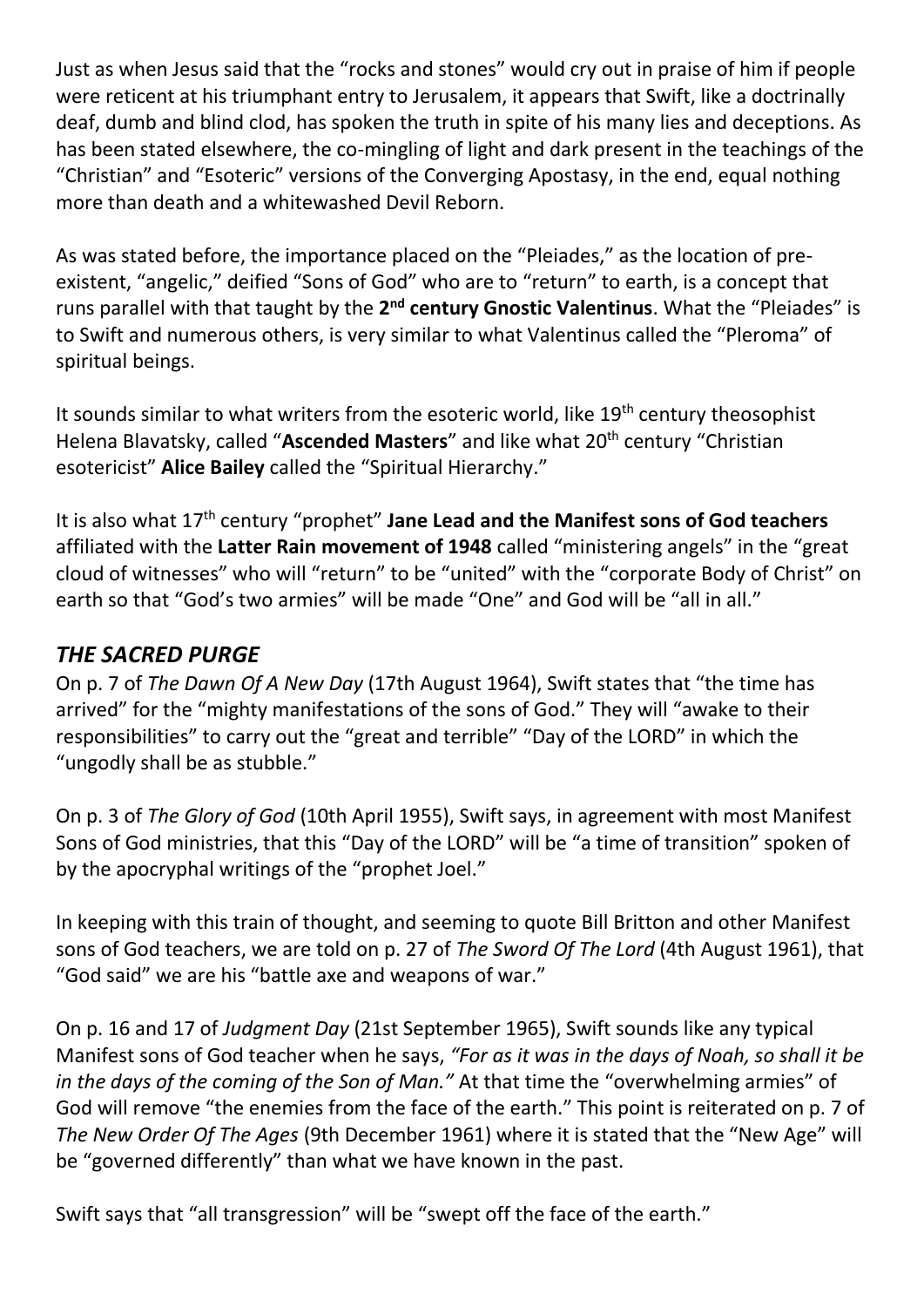On p. 12 and 13 of *The Manifestation of the Sons of God* (15th September 1968), Swift becomes more specific about the agency through which "removing" evil will take place. He says that "all creation is waiting for the Manifestation of the Sons of God," "waiting for immortality to return to the sons" who "will purge out all" who "should not be there," thereby releasing creation from its "bondage" to "sin and corruption."

Again, sounding like the 17<sup>th</sup> century "prophet" Jane Lead and Manifest sons of God teacher **Bill Britton**, Swift states on p. 12 of his *The Heavenly Light* (19th December 1965) that *"the armies of heaven" will "join with the armies of the earth and all powers of darkness" will be "crushed."* On p. 16 and 17 we see that this will be "the cleansing of the earth" by "the sons of God" who are "the sons of Light."

What we are told on p. 15 of Swift's *When Mortal Puts On Immortality''* (30th June 1960) sounds like many in the esoteric world who buffer their teachings on the unforgiving doctrine of "karmic law."

It is said that "karma" will direct the Sacred Purge and the "purification" of "Mother Earth," with the addendum of the "good news" of "reincarnation" through which "all" are included in the ongoing "evolutionary process."

Swift says "*Don't worry about what we will do with all the people. There will be a lot of room on the earth when the mysteries of the Kingdom are all over. And it is not going to be you that is missing."*

As has been stated elsewhere, Manifest sons of God doctrine teaches that the "coming of the Lord" will be **"in and through" his people** who are identified as the "clouds" of "heaven" who are formed by individual spirits in the "great cloud of witnesses."

They are said to be the "Shekinah," "the brightness of his coming."

On p. 4, 6 and 9 of his *Shekinah Glory* (5th June 1966), Swift says that "He will come in His Shekinah Glory" which "will cleanse the whole earth" and usher in "the New Age." On p. 12, 13 and 14 he says *that through this "purging Divine influence," which is his "many sons," his "battle axe" and his "weapons of war," will be the means with which he will "destroy" his "enemies," the "sons of Darkness."*

Swift makes it clear that "**we will kill" to "save the Kingdom**."

Sounding like Jane Lead, those in the Manifest sons of God, "present truth" ministries, and those in the esoteric world who have taken their cues from Alice Bailey, Swift says "Even so, they will be saved by fire." *In other words, people will literally, physically die in the Sacred Purge which will be carried out by "many sons," but they will ultimately be saved "spiritually" in a "universal reconciliation."*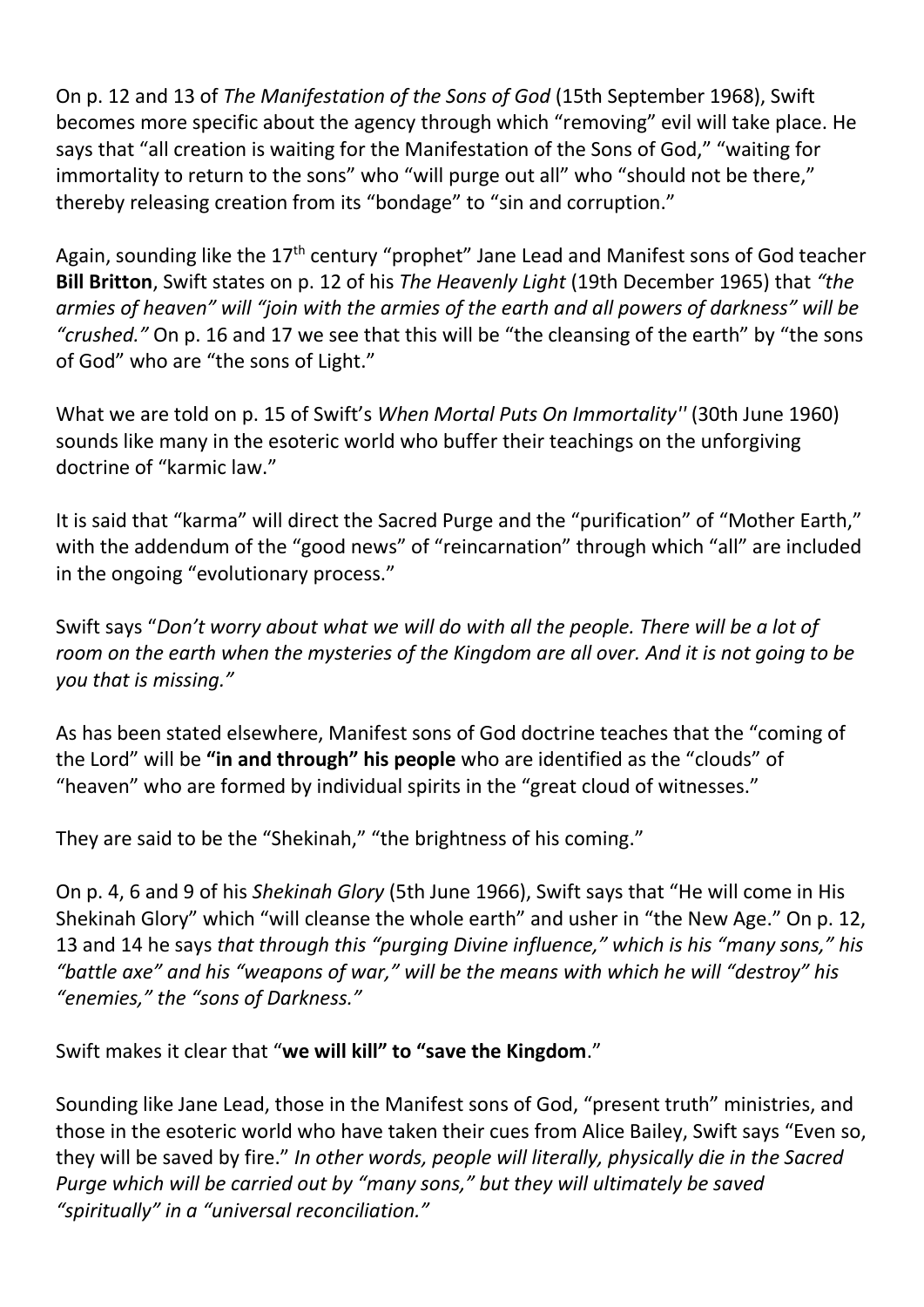In this way, the cold, hard facts of "executing judgment" are softened by a forked-tongue, "good cop/bad cop" approach. Coming from another angle on p. 13, Swift puts it this way; "you will eliminate evil" when you put the ungodly and the Jews "into a dimension where they can't do evil," where "God's Grace can work on them in the ages to come." Is this to imply Swift has gone hook line and sinker for the "deeper truth" of reincarnation?

If so, he wouldn't be the first to arrive at this doctrinal point of no return by blindly following the whims of "ongoing revelation" wherever it might lead.

On p. 25 and 26, speaking of the Jews and the rest of those he deems as the "ungodly," Swift says "I'm never going to miss them."

Like others who preach the Manifest sons of God doctrines, Swift equates the "Sons of God" as the "angels" who carry out the judgment day when he says that "you are ministering spirits and you" are "a part of this great commission."

## Nationalist Agenda

- [Download Swift's teaching](https://docarchive.christogenea.org/Publications/Swift2/National%20Restoration.pdf) [pdf] on a national revival
- [Swift's Library of Talks and Books \(pdf\)](https://swift.christogenea.org/wesley-swift-pdf-library)

As is rightly stated by **FBI reports on "domestic terrorist" groups**, a major concern with those who predict an upcoming "purge" is that **they will become impatient for the inauguration of the "kingdom of God" or the "New Age," and take matters into their own hands**.

In other words, as is stated by Robert J. Lifton, psychologist and expert on totalitarian groups and "thought reform," they may attempt to "force the end."

#### DR. WESLEY A. SWIFT Los Angeles, California Eloquent and crusading clergyman,

"There are a thousand reasons for the formation of a Christian Nationalist Party and every reason is a good one. In my address I desire to emphasize the conspiracy on the part of the organized Jewish extremist and his Christ-hating coordinates to destroy the freedom of religion among Christians in the United States of America. I have in my files a book of minutes almost as thick as a volume of the Encyclopedia Brittanica recording what was supposed to have been a secret meeting of Jewish Rabbis recently held in New York City for the determined purpose of bringing pressure on our state and national governments to outlaw every expression of religious faith in court rooms, legislative assemblies, schools and public meetings. They would even outlaw the taking of an oath with one's hand on the Bible because of their hatred for the contents of the New Testament."

For anyone who is mentally and spiritually awake, the events that unfolded at **the Capital on January 6th** should suffice as a grave warning of how things can play out while we as a Country are morally asleep.

This desire to "force the end" is also easy to see through the writings of those who were influenced by the Latter Rain movement of 1948 and the Manifest sons of God doctrines, and by their cousins in the esoteric world.

Swift joins the fray by stating that *"God didn't say you had to wait for*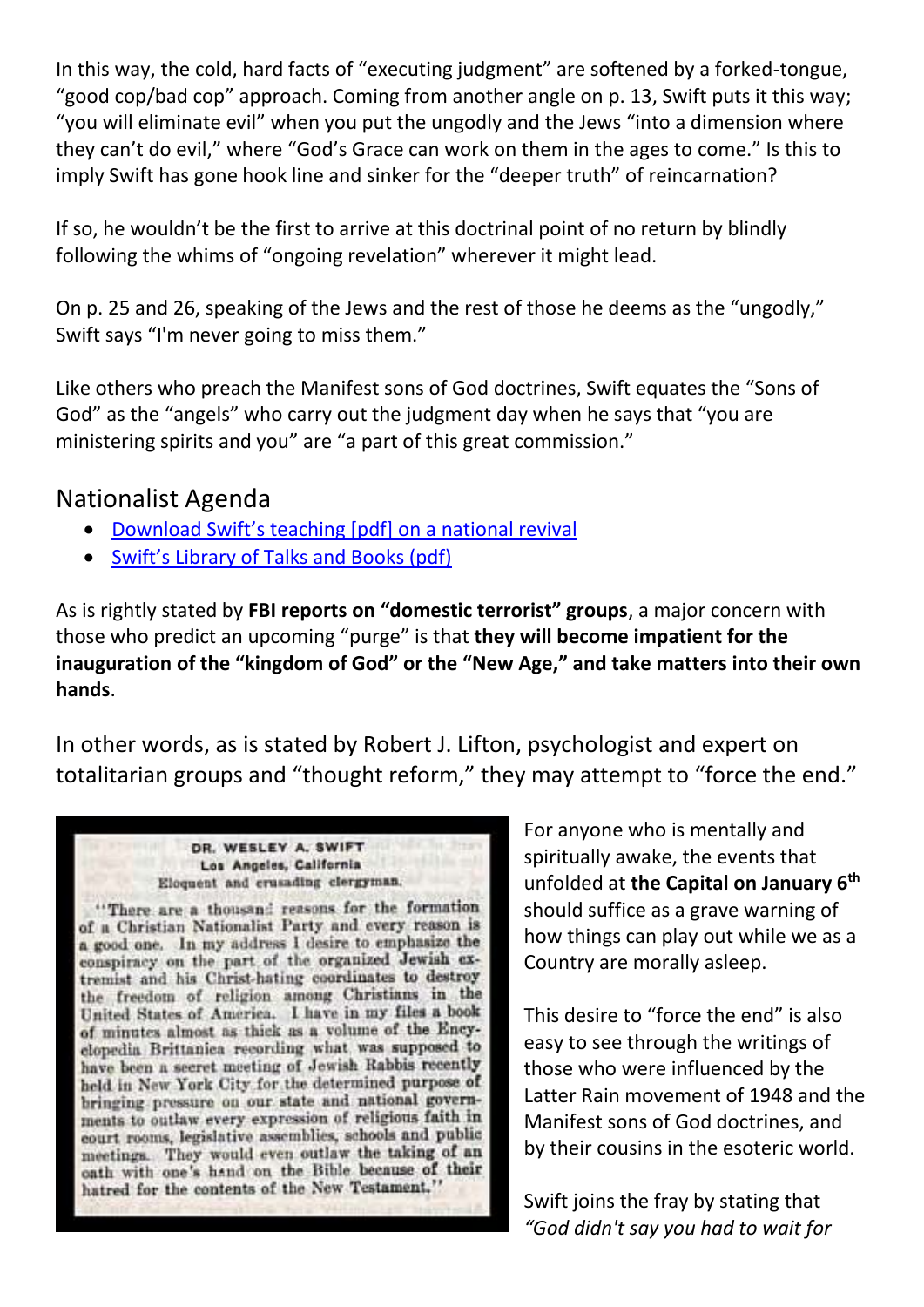*that tare gathering," "we don't have to wait for the Angels to do all of this."* For him, "tares" are those who are to be eliminated and are, both figuratively and literally, "thrown into the fire."

### Swift's quotes from "[National Restoration](https://docarchive.christogenea.org/Publications/Swift2/National%20Restoration.pdf)"

Now: of course God talks in symbolism, and he speaks in the book of Isaiah and says he will pour out his spirit upon his people like rain upon a dry ground. He talks about strange invaders, in the book of Joel, about armies of strangers who have come into the countries of the lands of Israel, and the United States of America, one of the strong nations of God's Kingdom has seen this army of strangers come in. And God likens these strangers to insects, but says that he will pour out his spirit upon the people of his land. That he is going to pour his spirit out upon all of his people, and his old men and his young sons and daughters, and they are going to see visions, and they are going to understand that something is wrong, for an invasion has taken place, strangers have come into the land. God calls these strangers insects. God likens his nation to a tree, a great fruit tree about to bear fruit, and then the insects came in. So God said: for National Restoration I am going to drive off this army of strangers who act like insects, and remove them from your land. Then God speaks out and says: I am going to restore unto you, all that you lost as this invasion transpired. First came the locust on to your national tree, and the Locust came as only tiny buds were coming out on your National tree.

You say: oh, but we separate Church and State, but there is nothing concerning the separation of Church and State in your Bible, and it cannot be separated in your nation. The Church is one Church even though there are many denominations. And it is Christian, and you are a Christian nation, for even the Supreme court couldn't separate Christianity from vour nation.

So the worms have been boring into your national tree to destroy it, to take away all the patterns and values of your philosophy, to take away all the standards which made you a great nation, a separate nation. All the nations of the Adamic race could be amalgamated here, but you can't mix up anything which God separated you from, which is nations and races of the world, which are not of your decent and not of your God. Therefore God says: we are going to drive this people from off your land. And you are told that in, that day, all who call upon the name of YAHWEH are going to be delivered with a great deliverance.

Swift adds to this idea by taking a turn toward "Christian" astrology on p. 18 of *Jerusalem - Old And New.* He says that "in the sign of Aquarius" God will "send his ministering spirits" which will be composed of "a mighty army" coming "out of the heavens" to "rule" with a "rod of iron." These "hosts of heaven" will be "joining with you" as "you battle the forces of anti-Christ." We are reminded, however, that we are "not to wait for God to come and do it for you."

Swift comes in for his final approach to landing in an even deeper pit in the Land of Darkness when, on p. 20 and 28 of *We Are Not Alone* (4th April 1964), he says "God had no problem" in the Bible with the "elimination of the enemy." The "Luciferian sons," says Swift, *"shall be lifted away to other areas where they are better adapted to the training that they need."*

Who are these "enemies of God?" On p. 25 of *Gathering Of The Tares* (13th January 1963), we are told that it is "the Jews" who "will be carried away to the constellation of Ara" which, according to Swift, is "sometimes called THE LAKE OF FIRE."

How are the Jews to be "carried away?" Just like unbelievers, the "ungodly," and those in the Christian world who "hinder" the "work of God" will be **removed, or "carried away"; through physical, literal death**, so that in the "purifying" "lake of Fire" they may, like the Devil and his fallen angels, be "saved" eventually.

Is it any wonder, then, when on p 13 of *The New Order Of The Ages* (9th December 1961), Swift tells us that "the enemy," meaning the Devil and his Jewish disciples, "talks about not liking the Swastika"?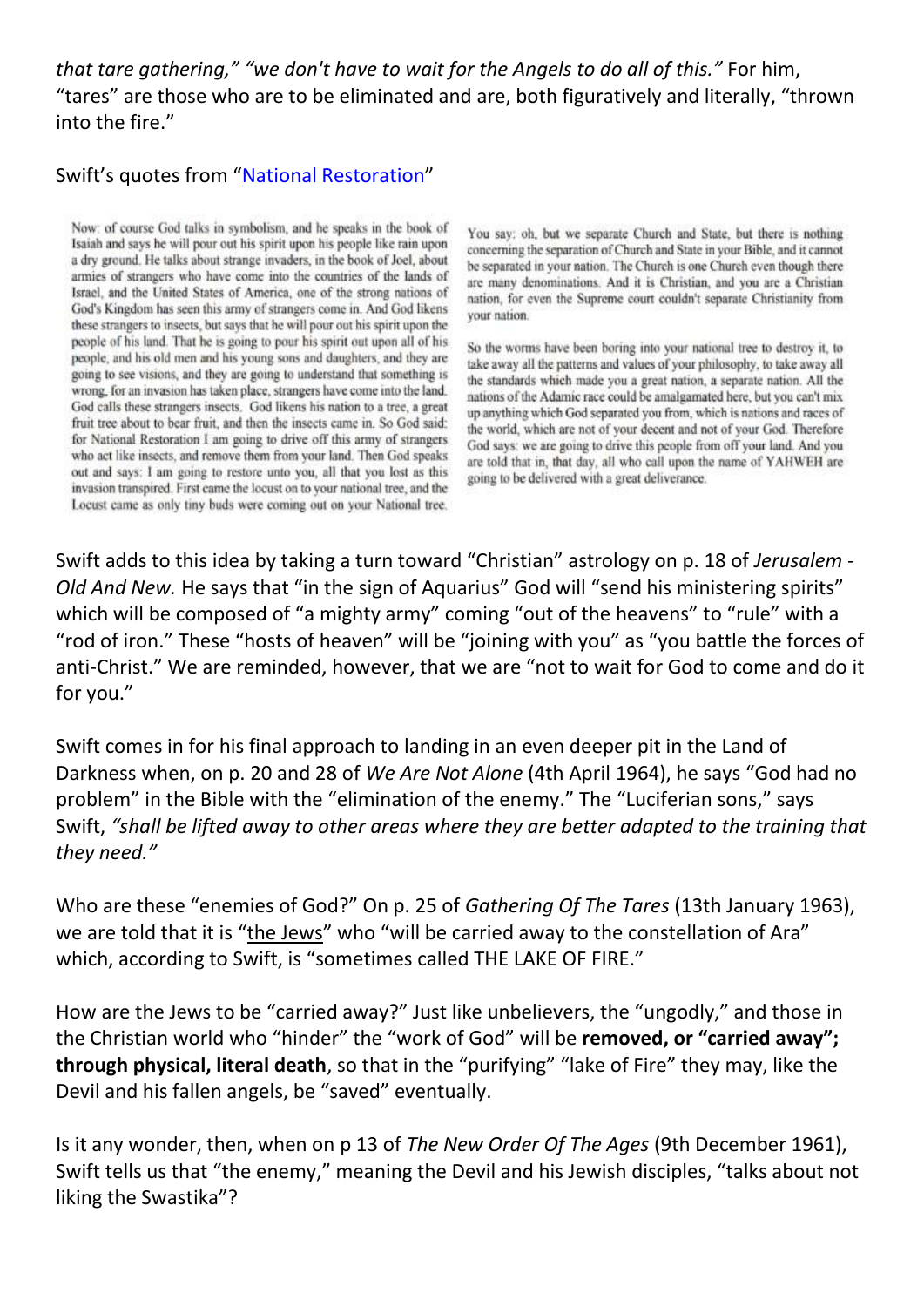Swift has aligned himself with Hitler, the Nazi Party, and the doctrines of hatred of the Jews which were given voice through esotericists Helena Blavatsky and Alice Bailey, and in numerous "present truth" ministries who have followed "ongoing revelation" "outside the camp" of sound doctrine and sane thinking.

By doing so, it seems clear that he has kept his ears open to hear whatever the true "enemy" has had to say.

On p. 19 and 20 he convinces us of this violent hatred when he says **"you have to eradicate the enemy."** Seeming to quote several in the Manifest sons of God ministries, Swift promises that those who oppose the introduction of the "New Age" will "drop dead when they reach for the sons of God." This ministry of death will qualify as part of the fulfillment of the "greater than" "miracles" to be "performed" by the "Sons of God."

## **DEIFICATION BASED ON THE BIG LIE**

On p. 13 of *The Prodigal Son* (12th January 1965) we are told that *"the manifestation of the sons and daughters of God" is "going to be the most important event that ever happened in human history."*

On p. 7 of *The New Order Of The Ages* (9th December 1961), Swift piggybacks on this concept by saying that "one of the most important developments" in the **"new age is mortal putting on Immortality.***"* 

On p. 22 of *Conquest of The Last Enemy* (10th August 1962), according to Swift, this will be the time when the creation is "delivered from the bondage of corruption" which, in the context of Swift's other teachings, is not speaking solely of the eradication of sinfulness in the individual "immortalized" Christians of the "true Church," but also "delivering" creation from its "bondage to sin" through the "removal," or "purge," of those who are the "sinners."

In *The Heavenly Light* 19th (December 1965) Swift repeats the idea of "putting on immortality" by lowering the status of Jesus to one who received "the Christ" in order to be deified, while at the same time elevating the "sons of God" to the level of deity. **He says that "the Word of Christ means EMBODIED."**

For him this means that "you are a Christed being" in "a physical body." On p. 9 of *The Age Of Restoration* (16th February 1965) he makes this point even more clear by stating "the CHRISTS OF GOD are the body of Christ."

On p. 7 of *When Mortal Puts On Immortality* (30th June 1960) Swift develops an idea he most likely got from Plato or those who were influenced by him, like the 2<sup>nd</sup> century Gnostic Valentinus. He says that *"God has many sons embodied in human form" who were "begotten of spirit before the world was framed."* Speaking of the "many sons" who were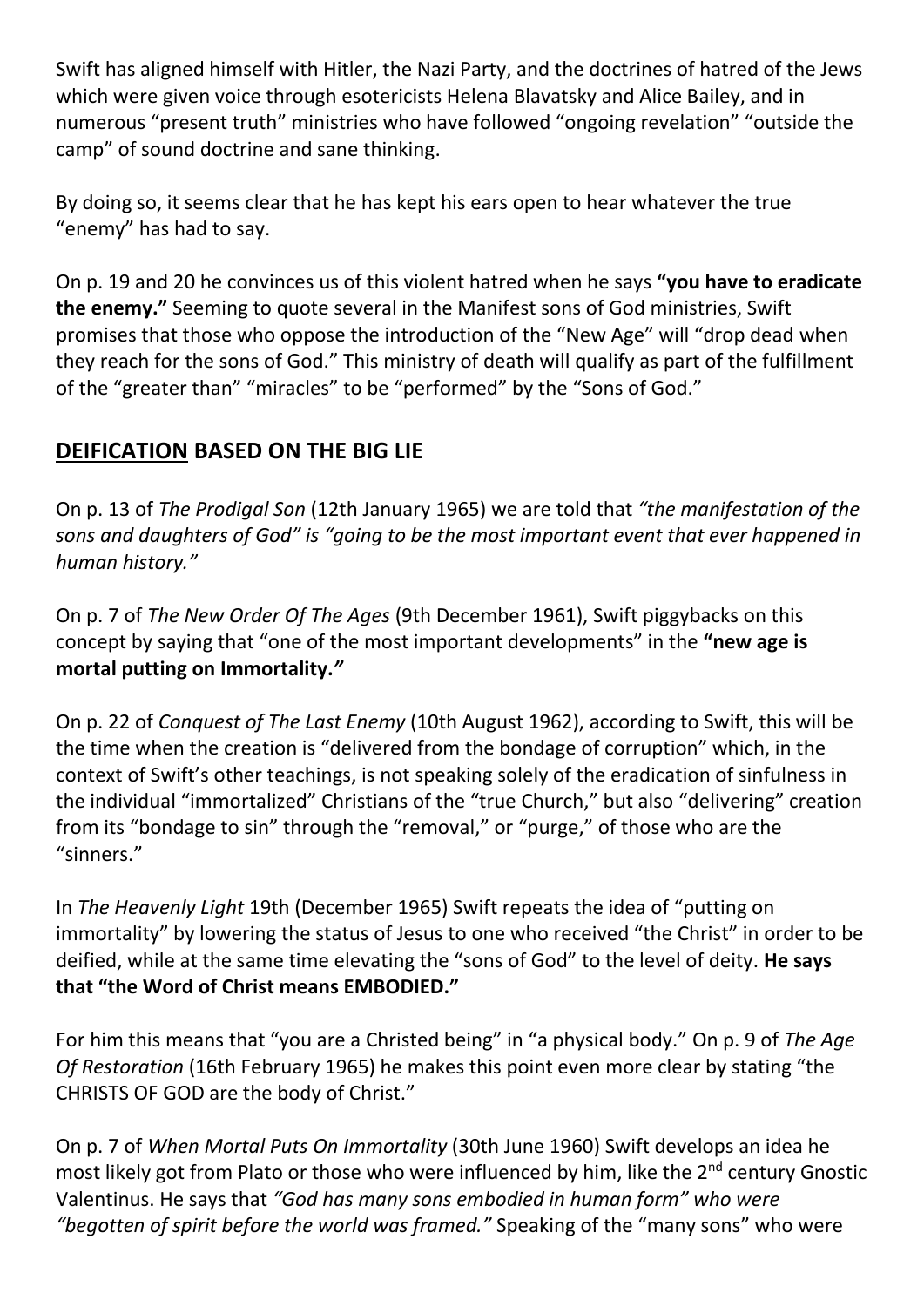"incarnated" or "embodied," he goes on to establish that he is referring to pre-existent, deified "angelic" beings by saying **"Ye are Gods," "You are Elohim," and that "this is 'the Christ in you.'"**

On p. 22 of *When Mortal Puts On Immortality* (30th June 1960) Swift goes on to say God "will turn to HIS children and say that you also are Gods" "because when god has children, they will be just like HIM."

On p. 26 of *The Sword Of The Lord* (4th August 1961) Swift says "You have a spiritual body, and you have a physical one." According to p. 10 of *When Flesh Puts On Light* (24th September 1961), much like what was taught by Valentinus about our "angelic pairs" with whom we will come into a deifying "union," this "spiritual body" is also known as our "Celestial body" in "the heavenlies,"

This concept of a **split spirituality** that must be brought together is often used as an Open-Door Doctrine for the fusing together of God's "two armies," one in the "heavenlies" and one on earth, leading to Deification Based on the Big Lie. On p. 17 of *[When Mortal Puts On](https://swift.christogenea.org/articles/when-mortal-puts-immortality-6-30-60)  [Immortality](https://swift.christogenea.org/articles/when-mortal-puts-immortality-6-30-60)* (30th June 1960) Swift says that by God *"putting together the embodiment of His Celestial children," and joining them together "spirit, soul and body," "death will be conquered."* 

In *Power Of Shekinah Glory* (12-7-69) Swift, sounding something like Jane Lead and her spiritual descendent Royal Cronquist, says that Jesus "had a spiritual body," "a house in the heavens." According to Swift, Jesus promised to restore this "heavenly house," a "house of Light," a "spiritual body" to "the children of the kingdom."

Swift, like Jane Lead and those who came after her, see this "house," or "clothing," as an "angelic" "body of light," a "spiritual body" in the "great cloud witnesses" who awaits the time when "they," as a "son of God," will, like the "Shekinah," "envelope" the individual members of the "Body of Christ." **In this way, deity will be "restored" to humanity**, as it is "embodied," made "manifest" through "chosen vessels."

As is stated on p. 15 of *The Heavenly Light* (19th December 1965), the "Shekinah Glory" which "connects to this Celestial being" will "let you do all things" and "restore you to the dominion that belonged to Adam."

On p. 13 of *When Flesh Puts On Light* (24th September 1961) Swift says that there is a *"point of contact between" human "consciousness and the Celestial being," the "being" with whom we "will be clothed" and through which the "Light which we had" "before the world was framed" will be incarnated, made "manifest" again*.

On p. 11 and 13 of *The Glory of God* (10th April 1955), sounding like a combination of the teachings of the Gnostic Valentinus and Manifest sons of God doctrine, more metaphors are piled on this "revelation" of deification by means of what sounds like "possession." Swift says that the "New World Order," this "New Jerusalem" which "descends" upon us is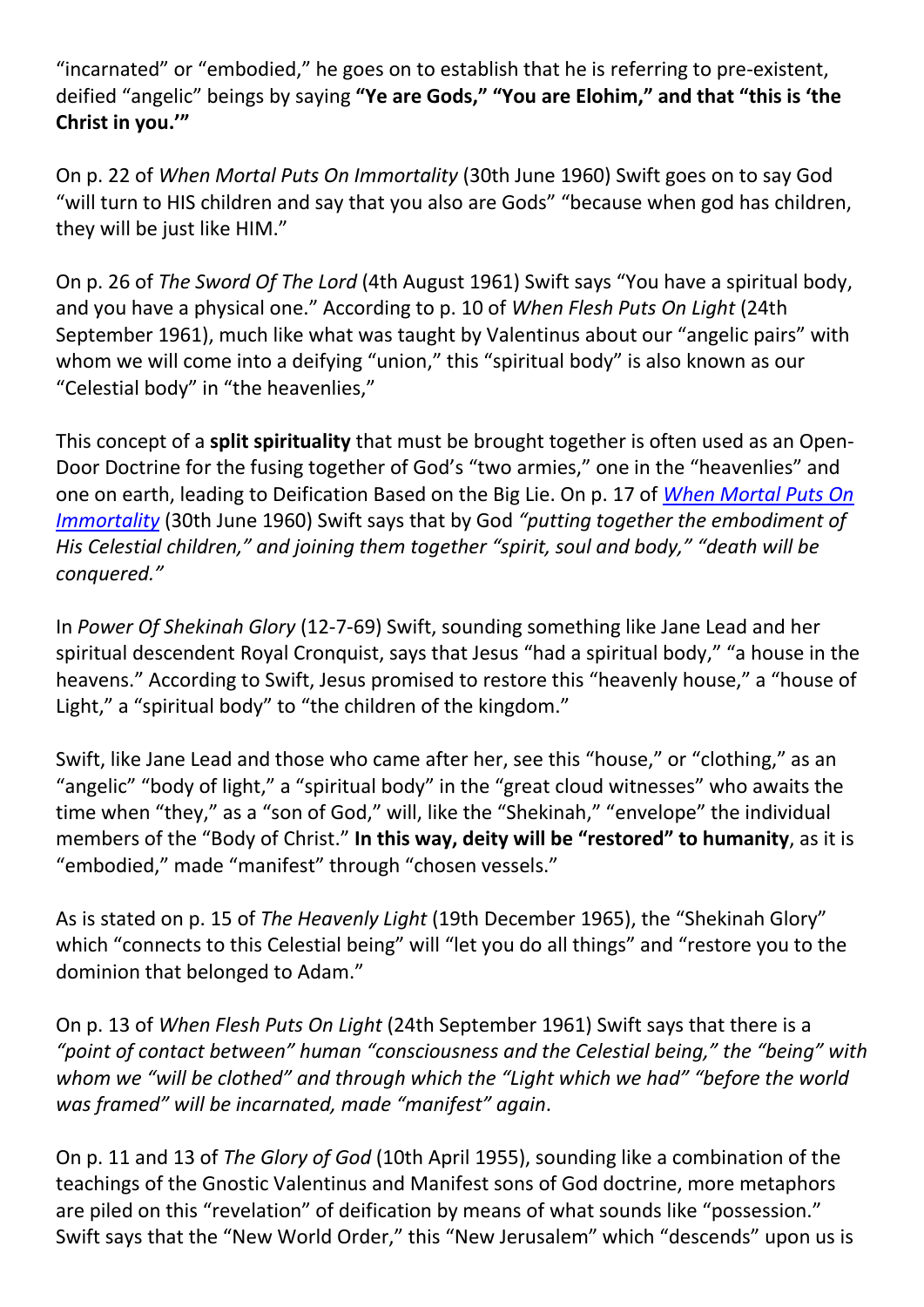"an emanation" of "the Shekinah Glory," the "covering" which will "belong to all of the sons of God," and which will "descend upon you and restore immortality." This "descent" includes all of those who have passed on to "the other side of the veil" and who await the time of their "return" to be made "perfect" through, as Jane Lead would say, "chosen vessels."

On p. 15 of *When Mortal Puts On Immortality* (30th June 1960) Swift references Romans 8, the book of the Bible that speaks of the "manifestation of the sons of God."

According to him, the apostle Paul said that this portion of scripture teaches us that "we are going to have" a "stepping up of the electrons" which will be a "restoration of an Aura" that we previously had in our defied, pre-existent "angelic" state as "sons of God."

This will "balance every atom of your being" and, according to p. 17 of *The Glory of God* (10th April 1955), it will cause us to "glow like the sun." *Knowledge Of A New Age* tells us that having been "restored" or "aligned" to this "aura of light" will cause us to "radiate with the Glory" and that this will be "the end of death."

All of this should be understood in the context of Swift's other teachings on "guardian angels," the "Watchers" spoken of in the *Book of Enoch*, and the esoteric concept of entities from out of the "Pleiades" who will "return." It is by "them" joining, or living, or acting through "us" that the "manifestation of the sons of God," also known as the "externalization of the Hierarchy" in the esoteric world, will be made a reality. This will result in "the perfection" of "them" with "us."

These same ideas of a "coming together" of all "opposites," of "above" and "below," are reflected in the ideas of the 2<sup>nd</sup> century Gnostic Valentinus who taught that "union" with one's "angel" would bring about a deified state of "sinlessness."

Likewise, those in the esoteric world, like **Aleister Crowley**, have popularized this same idea by "invoking" and "channeling" one's "Guardian Angel."

## *ANGELS?*

On p. 11 of *The Time Of Reconciliation* (3rd June 1963) Swift seems to be setting a precedent for his teachings on "angels" that are the preexistent "sons of God" that are the "Watchers" of the *Book of Enoch* that are the "cloud of witnesses" that are personal "guardian angels" that are "brothers" from the "Pleiades" who are to "return."

He speaks in enigmatic terms of "the vastness of the universe" and "the people and the beings" which "exist in it."

Preaching on the topic of these soon to return beneficent entities, and sounding much like the Latter Rain "prophet" Franklin Hall and many in the esoteric world, on p. 20 of *We Are Not Alone* (4th April 1964) Swift defines "Angels" as "beings" who are able to "re-enter the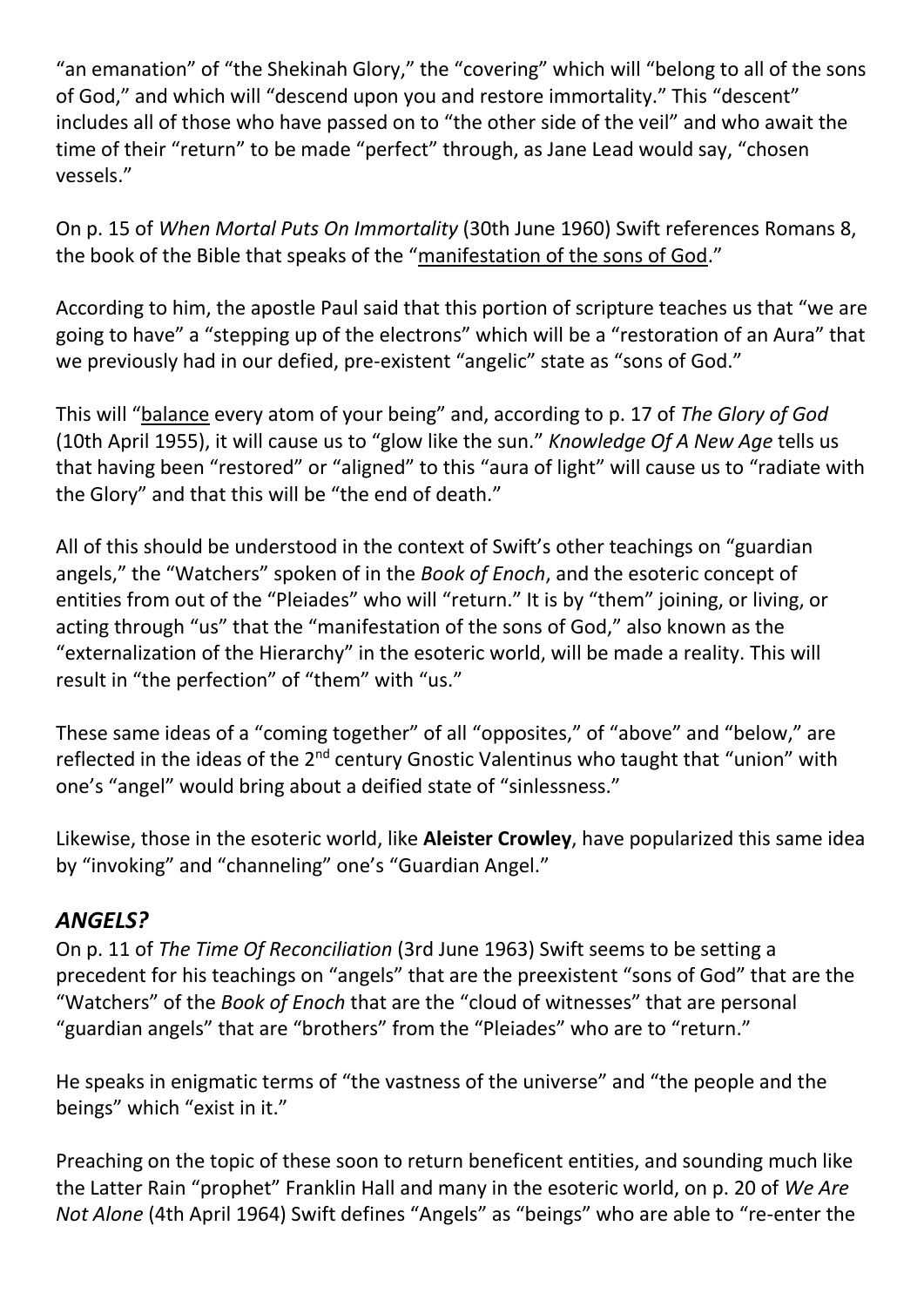physical wavelength" at will. On p. 26 and 33 of *Michael – Prince of Space,* Swift puts another layer of overlapping terms in place when he says that "God has sent Watchers" who are "Angels" to "guide His people."

These "Angels," he continues, are "subject to your command."

On p. 23 and 26 *We Are Not Alone* (4th April 1964), Swift references a favorite scripture used by Jane Lead and Manifest Sons of God ministries who promote some form of an extreme position on **contact, communication, or "union," with "angels**."

He says *"We are surrounded by a great cloud of witnesses," "ministering Angels and guardian spirits" who are "the great and mighty hosts" composed of "your kinsmen and your relatives who have passed into the plane of spirit."* 

According to p. 29, these *"Hosts of Heaven are moving around the earth and are surrounding you."* What Swift calls "the Watchers" from the *Book of Enoch* who "are carrying out the destiny," Alice Bailey calls the "Spiritual Hierarchy."

At what points are there significant differences between the "Esoteric" version and the "Christian" one?

The "sweet influences of the Pleiades" is a portion of scripture that "present truth" ministries often use to introduce both Biblical astrology and the Open-Door Doctrine to this "return" of beneficent, "angelic," star-like "sons of God." The "influences" are called "sweet" because they refer to the pre-existent "sons of God" who, like the "Watchers" of the *Book of Enoch* or the "evolved" beings in the "Spiritual Hierarchy," "guide" humanity toward its final deifying "consummation."

In other words, "they" are said to lead "chosen vessels" toward the day of the "manifestation of the sons of God," which is the "externalization of the hierarchy" of those who "without us" cannot be "made perfect."

On p. 5 of *The Star Of Destiny* (24th December 1961), Swift cites the primary source of his information about "angels," saying that it is "the ancient *Zohar*" of the Kabbalah that contains *"the compilations of all the revelations which had been given in all times to your race by arch Angels and by Messengers."*

On p. 20 Swift sounds as if he's quoting the occultist Aleister Crowley and paraphrasing the 2<sup>nd</sup> century Gnostic Valentinus when he says "You are not alone," "there is a guardian Angel for every individual."

Using Manifest sons of God terminology, he says that these personal "guardian Angels" come from the "great company of witnesses that surrounds you."

This is not unlike the "angels" that some in the esoteric world would call the "Masters of Wisdom" who work through cooperative humans to prepare for the "reappearance of the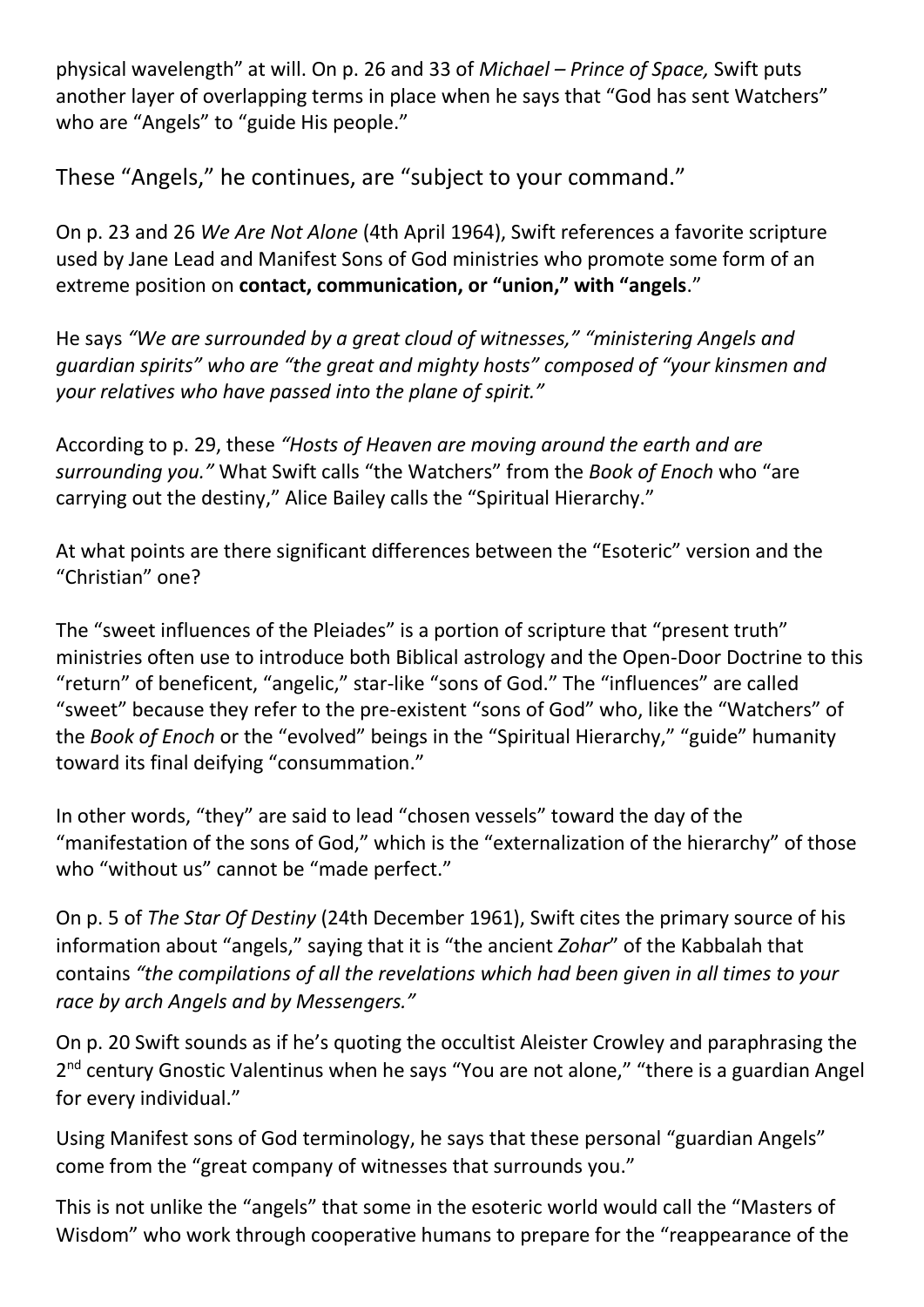Christ." It also seems synonymous to the belief spoken of in the esoteric world that "this time the Christ will not come alone, for His co-workers will come with Him."

On p. 17 and 31 of *Michael – Prince of Space,* those who "return" are called "Celestial Legions," which includes "every one of the spirits of HIS household," "everyone of your relatives" who are "going to come back."

According to p. 7 of *From Outer Space* (11th January 1965), *"there are many" pre-existent "angelic" "sons and my daughters," your "brothers" and "sisters," who "have never dwelt on earth."*

This is very similar to things stated by both the  $17<sup>th</sup>$  century "prophet" Jane Lead and her 20th century disciples **Royal Cronquist and Bill Britton**.

On p. 17 of *Help From The Celestial Planes* (25th March 1963), this imminent event of the "return" of the "angels" is referred to as "the climax of an age," the "manifestation of the sons of God." This will be the *"coming from heaven" of "his ministering spirits" and "Angelic hosts" who are "sons and daughters"* or, to put it in the language of the esotericist Alice Bailey, it is the "**externalization of the Hierarchy**" which will be sent to help us enter the "new age" alive.

And other than mortal survival, what sort of help do we need? In the context of Swift's views on Deification Based on the Big Lie and the Sacred Purge, the "help" offered becomes evident.

## *THE DEVIL REBORN*

As has been stated elsewhere, it is common for particular ideas to act as Open-Door Doctrines from which full-blown Pieces of the Puzzle of Apostasy evolve.

It has also been stated that there is something like a gravitational pull of false doctrines at work in the Converging Apostasy which draws one Piece of the Puzzle to the next in a relatively predictable pattern and sequential order.

One such Open-Door Doctrine which often leads to the theme of the Devil Reborn is the bringing together of all "opposites."

This, of course, includes good and evil, Christ and Lucifer, male and female, heaven and earth, spirit and matter, the corporate Body of Christ on earth and the corporate body of Christ in the heavens, and so on.

On p. 35 of *Michael – Prince of Space* Swift, sounding like Manifest sons of God teacher Sam Fife, says that "there will be a bringing together of all of the facets" of "God's Household" into "**the GREAT AND MIGHTY CHRIST MAN" which is "THE MANY MEMBERED BODY**."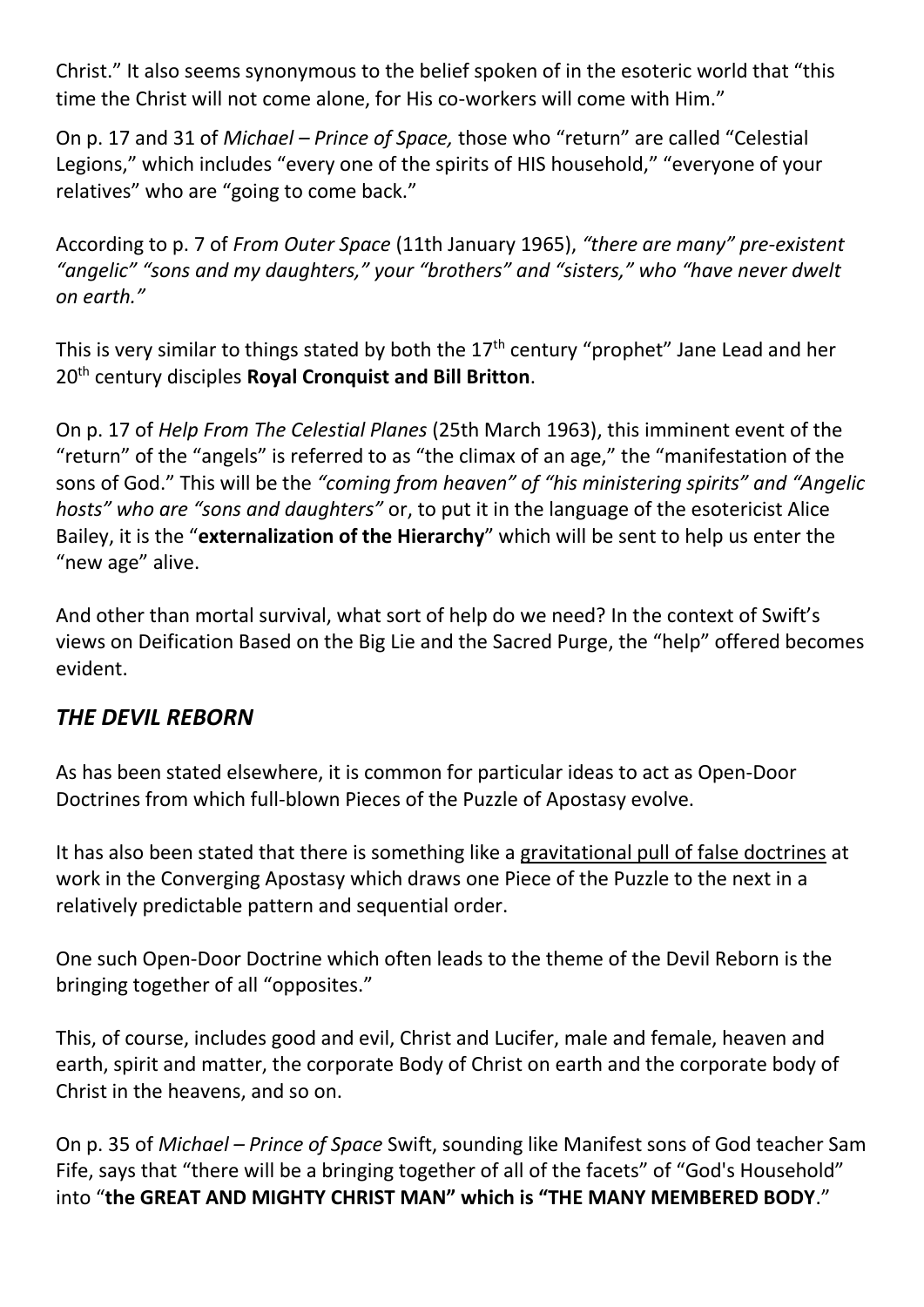On p. 16 and 17 of *The Time Of Reconciliation* (3rd June 1963) "God," according to Swift, says that "THE RESTITUTION OF ALL THINGS" will include the "restoration of the wicked."

*Even "Lucifer" and his "offspring"* will *"fall at your feet"* and *"acknowledge that you are the sons and daughters of God and that they,"* the Jews*, "are not the chosen people."*

On p. 20 of *The Patterns Of Judgment* (9th January 1965) the **future relationship with "Lucifer" and his "offspring"** is made more specific by saying that in the "restoration" of "ALL things" even "Lucifer and his hosts" will "worship at your feet."

As has been stated before, another point of entry into the theme of the Devil Reborn is the idea of The Multi-Faceted Goddess.

By introducing a "balancing" female component to the triune Godhead and then defining her as, Kali, Isis, Ashtaroth, Ishtar, Venus, the Shekinah, a feminized Holy Spirit, Mary, or the Lucifer-like fallen "Sophia," those in the esoteric world often take one step closer to renouncing the God of the Bible and replacing him with the Devil.

This is one of the reasons the early Church Father Irenaeus wrote that the  $2^{nd}$  century **Gnostic Valentinus was used by the Devil to get Christians to renounce their faith**, and instead acknowledging that the "serpent" of the "Garden" was the one who brought them true "wisdom" and "liberty." Having been "enlightened," those in sacramental "initiation" rejected the "demiurge" Jehovah, and instead received the "gnosis" of their preexistent, divine origin and their final "liberating" divine destiny. In this way, they were "set free" to be "joined" with their "angel" from the Spiritual Hierarchy-like "Pleroma."

It seems clear that this sort of out-and-out rejection of God and his replacement by the Lucifer-like "Sophia" is not a part of Swift's teachings. On p. 18 and 19 of *Mother Of God* (14th May 1967), however, Swift seems to put his foot in the water by saying that *"Christ," who we have already seen has been redefined in Manifest sons of God fashion as a "corporate Body" of deified, "angelic" "sons of God," will "return" with "the Mother of God."* 

## *ON RACE*

In white-supremacist groups, "pre-Adamic" races are identified as all non-Anglos, while "Adamic" people are considered to be "white" people. In *When Flesh Puts On Light* (9-24- 61) Swift says that "There isn't a single spirit in the Adamic race which wasn't" a preexistent "Celestial son or daughter throughout the ages before." Swift follows up on this idea on p. 11 of *Jerusalem - Old And New* where he says that God "created the bodies of the Adamic race into which he sent the spirits of Celestial beings" which are the pre-existent, deified "angelic" spirits of "his Eternal sons." According to Swift's *Knowledge Of A New Age* (9-3-61), they are the ones being referred to when "Jesus said" that "the White race is a master race."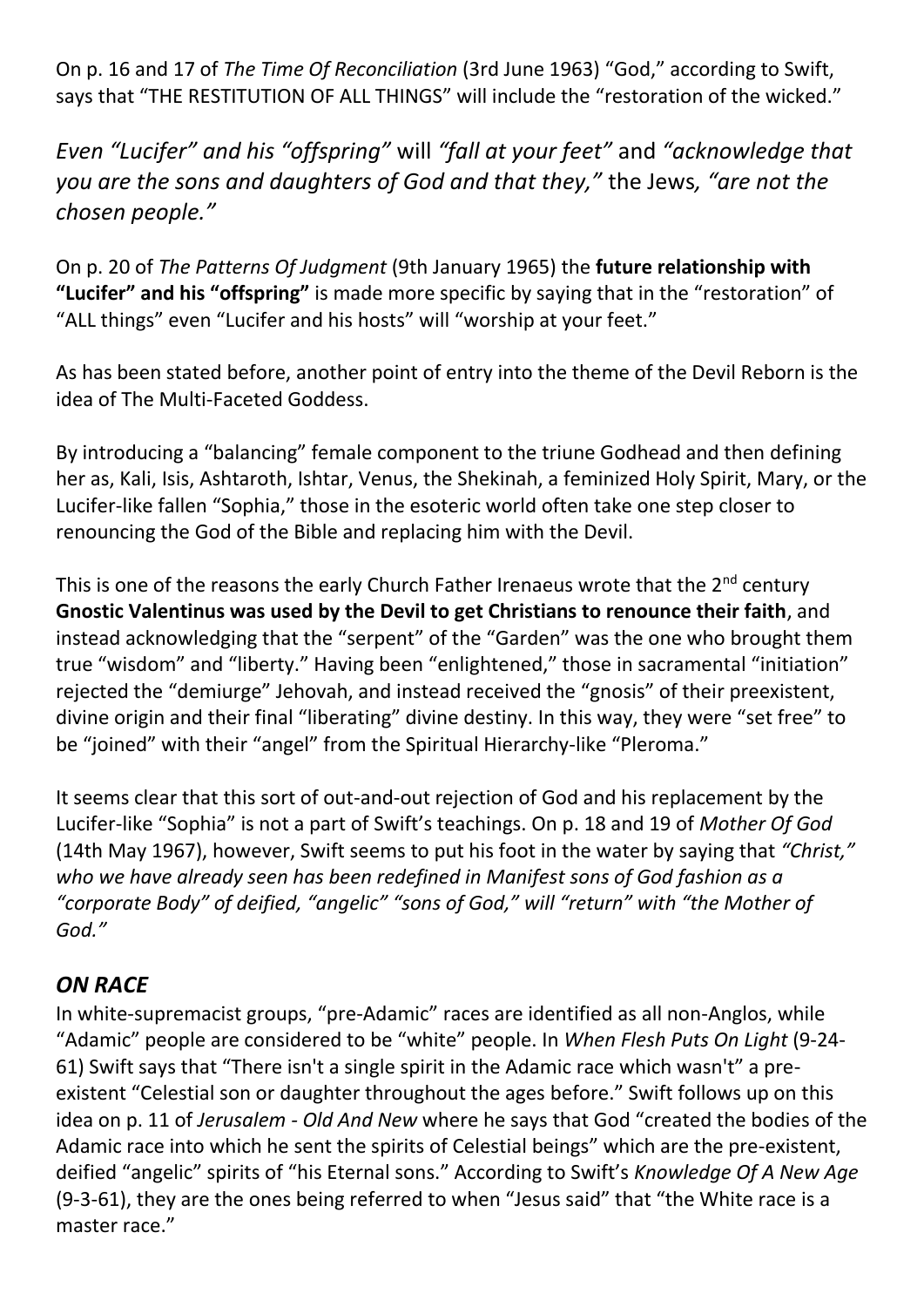What is to be done? What actions, according to Swift, are required based on this knowledge? In *Gathering Of The Tares* (13th January 1963), Swift begins to unfold the ugly alternative reality that he and Holocaust deniers reside in when he says that **Germany "was blamed" for "burning" people "in ovens," when in fact "they didn't do it."**

In *The Christian's Responsibility In The Day Of The Lord* (8-2-62) we are told that "some will be charging the CHRIST with Anti-Semitism."

According to Swift, they will tell you that "it's a terrible thing to destroy" the Jews. In keeping with the widely held view in the esoteric world that we have our origins in "the stars," and possibly talking about sending Jews back to "the constellation of Ara," Swift expresses himself in a perverse mix false empathy and veiled threats when he says, *"it's better to put them back" where "they came from than to leave them in the destructive area they are in now."*

It is fitting, then, that we are told on p. 6 of *Jerusalem - Old And New* that "some say" things such as "we don't like racism." Swift goes on to clear things up by affirming that "Hitler didn't start it. Hitler just interpreted a phase of it." Putting twisted things in this twisted perspective, he ends by saying "Racism started with the MOST HIGH GOD."

## *EXTRA-BIBLICAL SOURCES OF INSPIRATION*

The so-called "Mystery Schools," also known as the "Wisdom Schools" or the "Mystery Religions," preceded both the birth of Christianity and the Gnostics. They are significant in that the Gnostics, such as the  $2^{nd}$  century Valentinus, forged their religious system by a syncretistic blending of the Mystery Schools, Plato, and the Bible, and in that esotericists **such as Helena Blavatsky and Alice Bailey** claim that there will be a resurgence of the "Ancient Wisdom" through a "world religion" based on these "Mystery Schools."

And, as I have attempted to show, the teachings of the Gnostic Valentinus have set several precedents in alignment with the thematic Pieces of the Puzzle in the converging Apostasy of both the "Christian" and the "Esoteric" worlds.

They both include what I have calling **Deification Based on the Big Lie, the Sacred Purge, Union with "Angels," Sacred Sex, Anti-Semitisms, and the Devil Reborn**.

On p. 9 of *Mysteries And Symbols Of The Kingdom* (8th January 1965) we are told that "the enemy," meaning the Devil, "has tried to steal" the truths of the "Ancient Mystery Schools" which, according to *Political Leaders Of A New Age* (2-20-66), were "kept alive by the Wisdom Schools" and "preserved" by the "mystical teachings" of "the Church."

A few of the extra-Biblical "deeper things of God" made available by "present truth" ministries have come into the Church via the trickle-down effect of erroneous doctrines, including numerology based on "gematria" from the Kabbalah, "Christian" astrology, and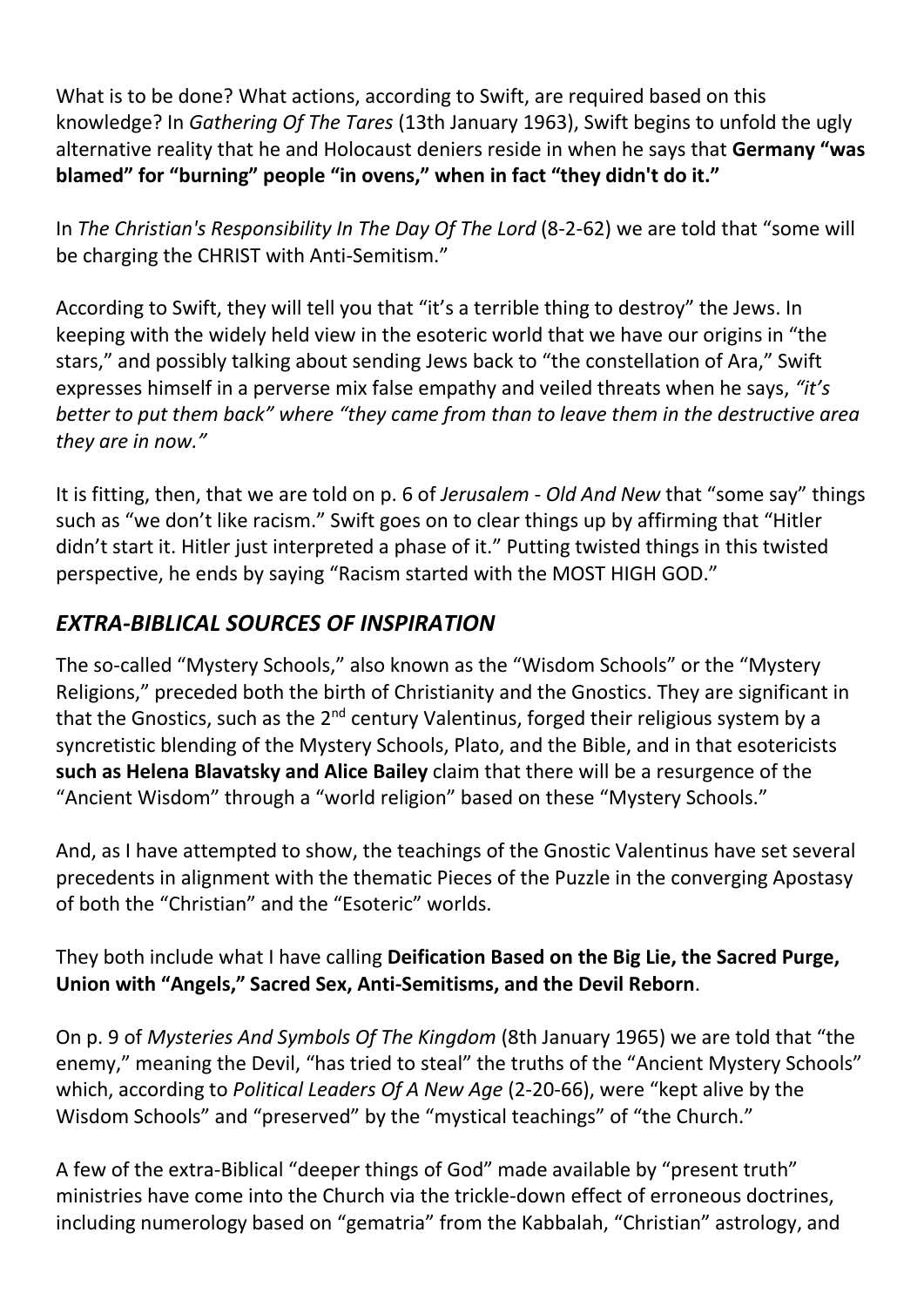the heightened "psychic awareness" touted by those in the esoteric world. For example, on p. 4 of *Bringing Sons Unto Glory* (10th March 1963) we are told that *"numerologists have been discovering more and more."* 

On p. 13 of *The Heavenly Light* 19th December (1965) Swift references the "Great Gospel Message of the Stars," another common theme for "present truth" ministries which have gone on with the "progressive," "unfolding" and "ongoing" "revelations" of their "prophets."

On p. 18 and 19 of *Judgment Day* (21st September 1965) Swift sounds like any typical "new age" teacher when he says that "Aryans" have "a higher aura than the pagans" and that "some can see it and some can't."

On p. 10 of *Dead Sea Scrolls Validate Christian Identity,* Swift writes that the "true peoples of Israel" were the "Essene company." He also claims that the "secrets of Enoch" were passed down through this "Essence company."

Elsewhere, an esotericist has written that Enoch "learned how" we "might become as gods," and that he promises to "return" at the "end of time" to those seeking the "secrets of immortality."

**Swift shares his fascination with the "Essence company" with Helena Blavatsky** who, in 1877, "suggested that Jesus" had "secretly been trained by the Essene." His light rebuke of Helena Blavatsky for sullying the "purity" of Christian Identity teachings seems inconsequential in that so much of the esoteric themes that they both gathered came from the same sources. He makes this distinction on p. 4 of *The Essene Company At The Time Of Jesus* (1st January 1963), by saying that "Masonry" has been "infiltrated" by the "**Rosicrucians** under Madam Blavatsky."

On p. 5 of *History Of The Sons Of Light* (12th February 1962) Swift gives another source for his "revelations," stating that "the Tibetans" "know that the children of the Great God beyond the sun" will come again.

On p. 9 of *As In The Days Of Noah* 30th September (1962), Swift says that Plato "picked up" the "tradition of Ancient Egypt" about the "lost continent of "Atlantis" and then "returned to Greece" to write about it. On p. 26 of *The Sword Of The Lord* (4th August 1961) Swift continues to show the influence of Plato by saying that "the Celestial world is an exact replica of the physical world."

On p. 9 of *[As In The Days Of Noah](https://www.youtube.com/watch?v=IgZNwxtwMho)* 30th September (1962) Swift says *"I have in my library writings of ancient Horus" which say that "one day God would send to earth His own sons."*

On p. 14 of *Mysteries And Symbols Of The Kingdom* (8th January 1965) he explains further by saying that "in the writings of Horus we are told" about the "Majestic Pyramids" and